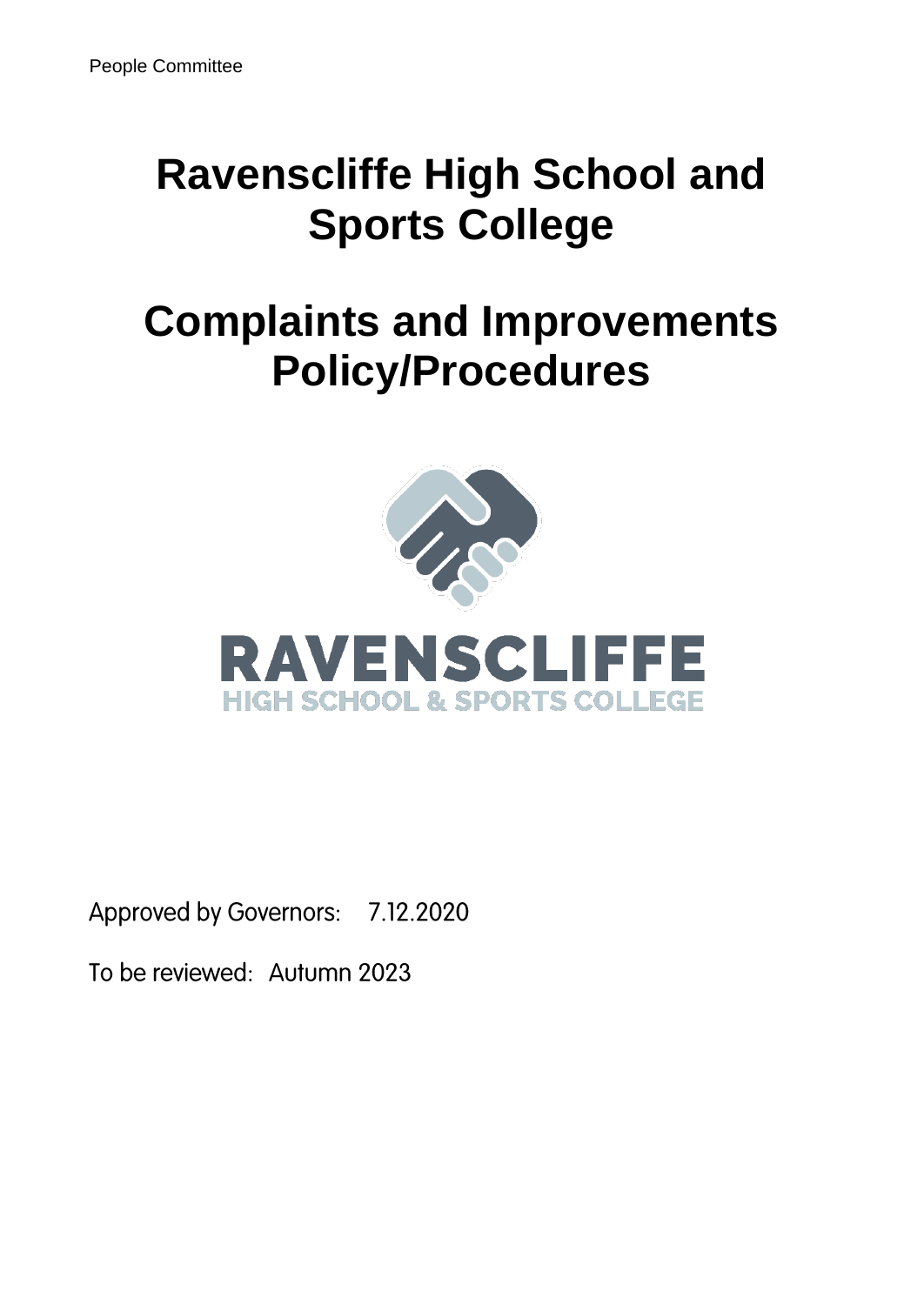### **RAVENSCLIFFE HIGH SCHOOL AND SPORTS COLLEGE**

This General Complaints Procedure does not cover complaints which fall to be dealt with under statutory provision eg complaints relating to the Curriculum, Sex Education, SEN, Child Protection Investigations, \*Admissions, \*Exclusions and \*Staff Grievance and Capability Proceedings. Queries about how these issues should be dealt with should be addressed to the Group Director, Schools and Children's Services, in the first instance.

\*In schools where the Governing Body is the employer, (Foundation and Voluntary Aided Schools), complaints relating to Admissions, Exclusions and Staff Grievance and Capability Proceedings should be addressed to the school Governing Body.

### **INTRODUCTION**

Communication, written or spoken, is valued as part of the partnership between home and school. Co-operation between parents, staff and governors leads to a shared sense of purpose and a good atmosphere in the school. A general complaints procedure that sets out clear procedures to be followed in the event of a complaint gives a structured opportunity for all concerned to express and resolve concerns at an early stage.

The following structure for the consideration and resolution of complaints will be followed.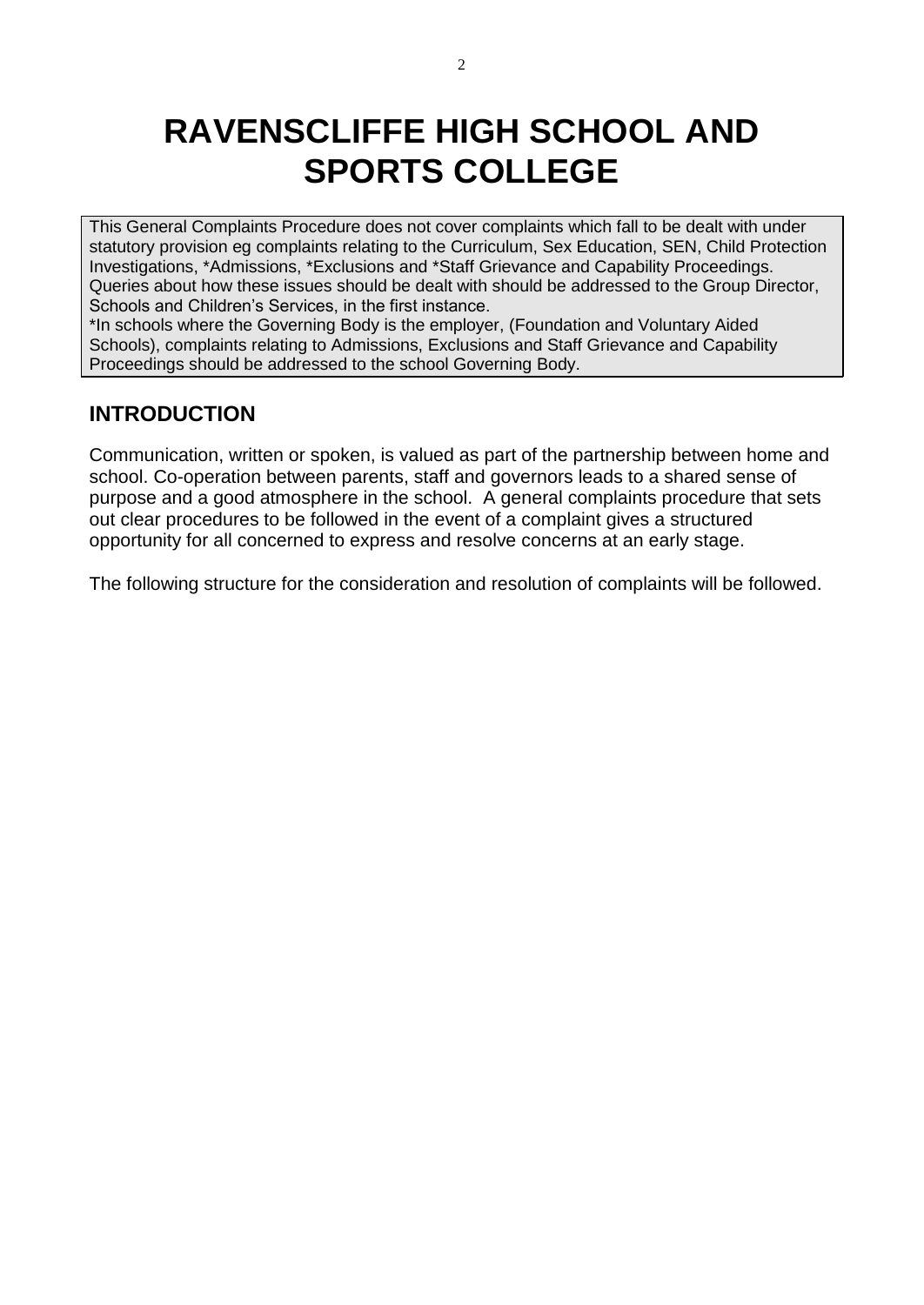### **STAGE ONE Teacher (or Headteacher if immediately involved)**



If, following Stages One and Two, it has not been possible to resolve the complaint, and the complainant wishes to pursue the matter further, Stage Three of the General Complaints Procedure should take effect.At this stage the complainant should make a written request to the Chair of Governors that the matter be referred to the Complaints Panel established by the Governing Body as part of the school's General Complaints Procedure. The Governing Body may wish to refer the complaint to the Local Authority for investigation as part of a Service Level Agreement.

**Please note any complaints relating to Laser Accreditation must be directed directly to the Laser Awarding Organisation after Level 2 stage of the complaint process.**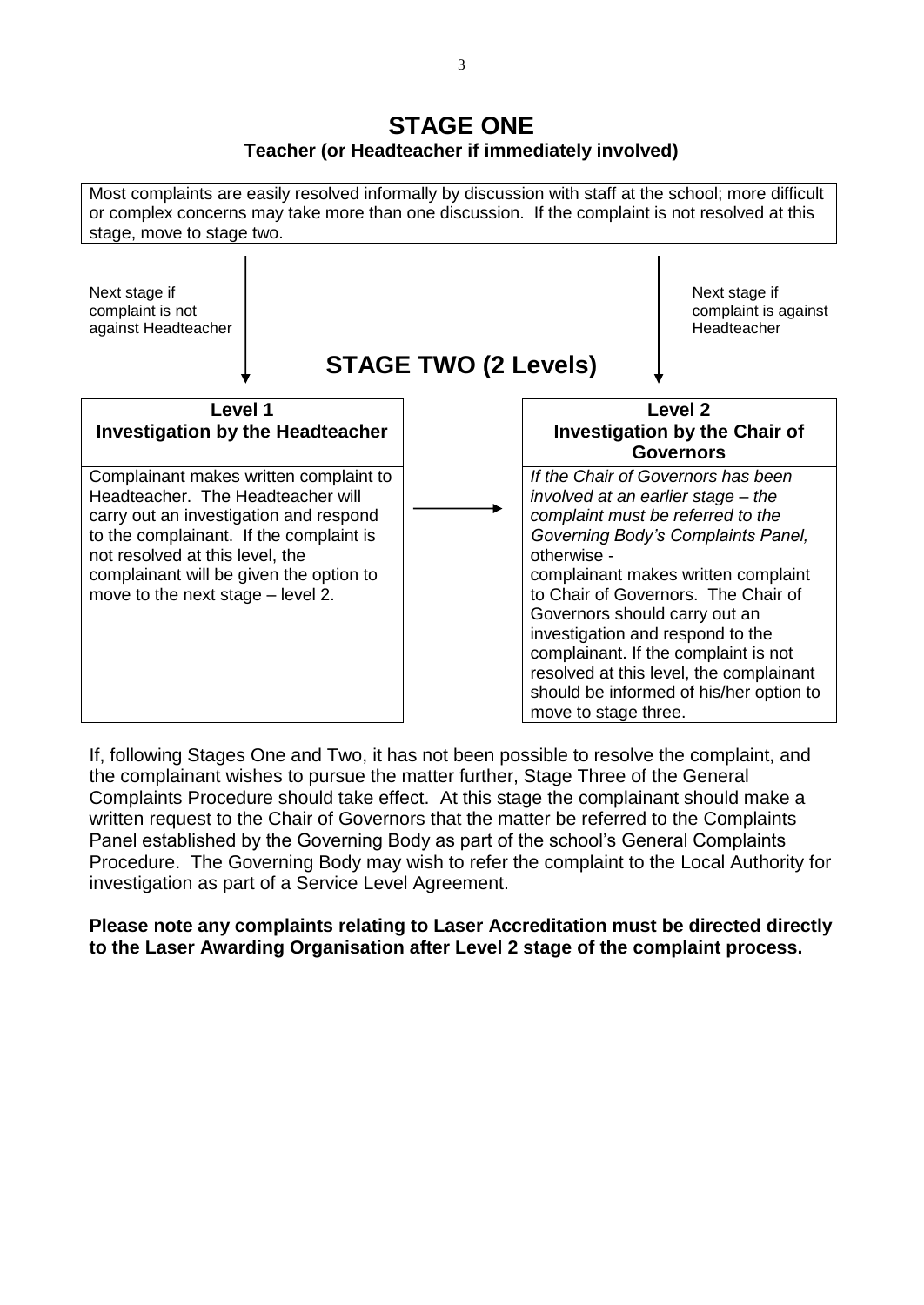### **STAGE THREE**

### **Investigation by Governing Body Investigation by Local Authority**

**If the complaint is referred to the Complaints Panel of the Governing Body, discussion must not take place outside of the Complaints Panel, as this would prejudice a fair hearing.**

The Complaints Panel should meet within an agreed timescale. (The procedure may be similar to that of the Pupil Discipline Committee). The complainant and the Headteacher should be given an opportunity to make representation to the Panel. Everyone involved should receive copies of relevant documents. It should not be possible to introduce new evidence at this stage of the proceedings. There is no appeal mechanism to the Governing Body.

If the Local Authority is asked to investigate the complaint on behalf of the Governing Body, the complaint should be referred in the first instance to the Group Director, Schools and Children's Services. The Local Authority will carry out the investigation as part of its Service Level Agreement with the Governing Body. The investigation will be carried out within an agreed timescale. The complainant and the Headteacher will be given an opportunity to make representation to the investigating officer. It will not be possible to introduce new evidence at this stage of the proceedings. The Local Authority will prepare a written report to the Governing Body on the outcome of the investigation with recommendations. There is no appeal mechanism to the Local Authority.

### **STAGE FOUR**

**Referral to the Local Authority by the complainant**

A complaint may be referred to the Local Authority where the complainant is not satisfied with **the process** followed by the Governing Body/School in dealing with the complaint. The Local Authority will carry out an investigation into the way in which the complaint has been administered. It will not be possible to move to the next stage of the procedure if the matter has not been initially referred to the Local Authority.

### **STAGE FIVE Referral to the Secretary of State**

Complaints can be taken to the Secretary of State for Education and Employment under Section 496 of the Education Act 1996, on the grounds that a Governing Body or LEA is acting or proposing to act unreasonably, or under Section 497 of the same Act, on the grounds that either the Governing Body or the LEA has failed to discharge its duties under the Act. The Secretary of State may contact the Governing Body or the LEA for more information in order to consider the complaint.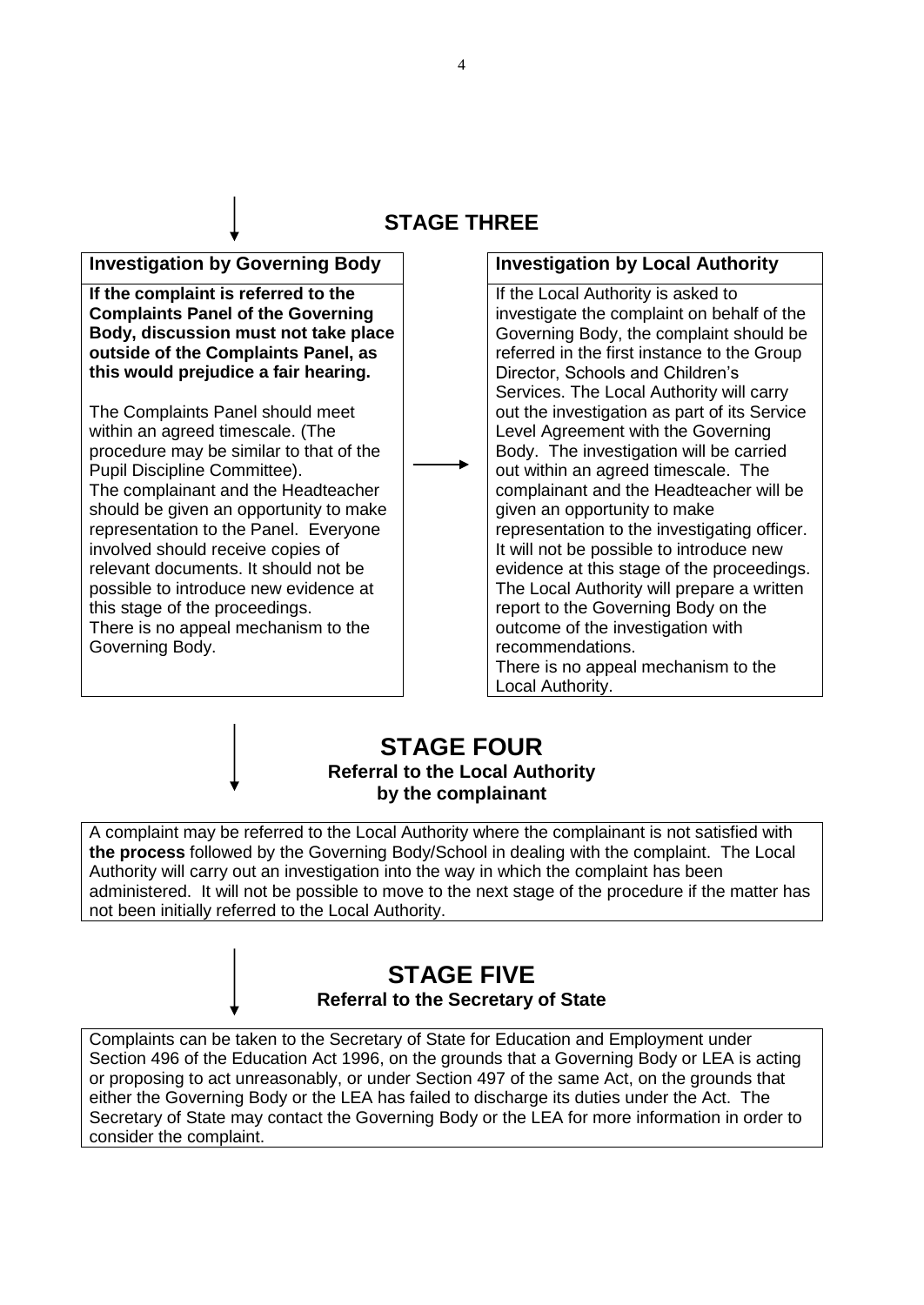# **PROCEDURAL GUIDANCE**

# **STAGE ONE**

### **Teacher (or Headteacher if immediately involved) Dealing with concerns/complaints informally**

Any parent who has a concern/complaint should make contact with the appropriate member of staff. If the member of staff cannot deal with the matter immediately, s/he should make a clear note of the date, name, contact address or phone number of the complainant and make contact at a more convenient time.

The member of staff dealing with the concern/complaint should make sure that the parent is clear what action (if any) or monitoring of the situation has been agreed.

If no satisfactory solution has been found within10 working days, the complainant may refer the complaint to the Headteacher (level one) or Chair of Governors (level two) if the complaint is about the Headteacher.

# **STAGE TWO – Level One**

**Investigation by the Headteacher (if the complaint is not against the Headteacher)**

The complainant should make a written complaint to the Headteacher. The complaint should be acknowledged within 3 working days of receipt. The written acknowledgement should give a brief explanation of the school's General Complaints Procedure and a target date for providing a response to the complaint. This will normally be within 10 working days. If this proves impossible, a letter will be sent explaining the reason for the delay and giving a revised target date.

The Headteacher should provide an opportunity for the complainant to meet him/her to provide any further information relevant to the complaint. Depending on the reason for the complaint, statements from witnesses may be required.

The Headteacher should keep written records of meetings, telephone conversations and other documentation.

When all the relevant facts have been established, the Headteacher should produce a written response to the complainant.

The written response should include a full explanation of the decision and the reasons for it. Where appropriate, this should include any action the school will take to resolve the complaint. The complainant should be advised that if s/he wishes to take the matter further, s/he should notify the Chair of the Governing Body within 10 working days of receiving the outcome letter.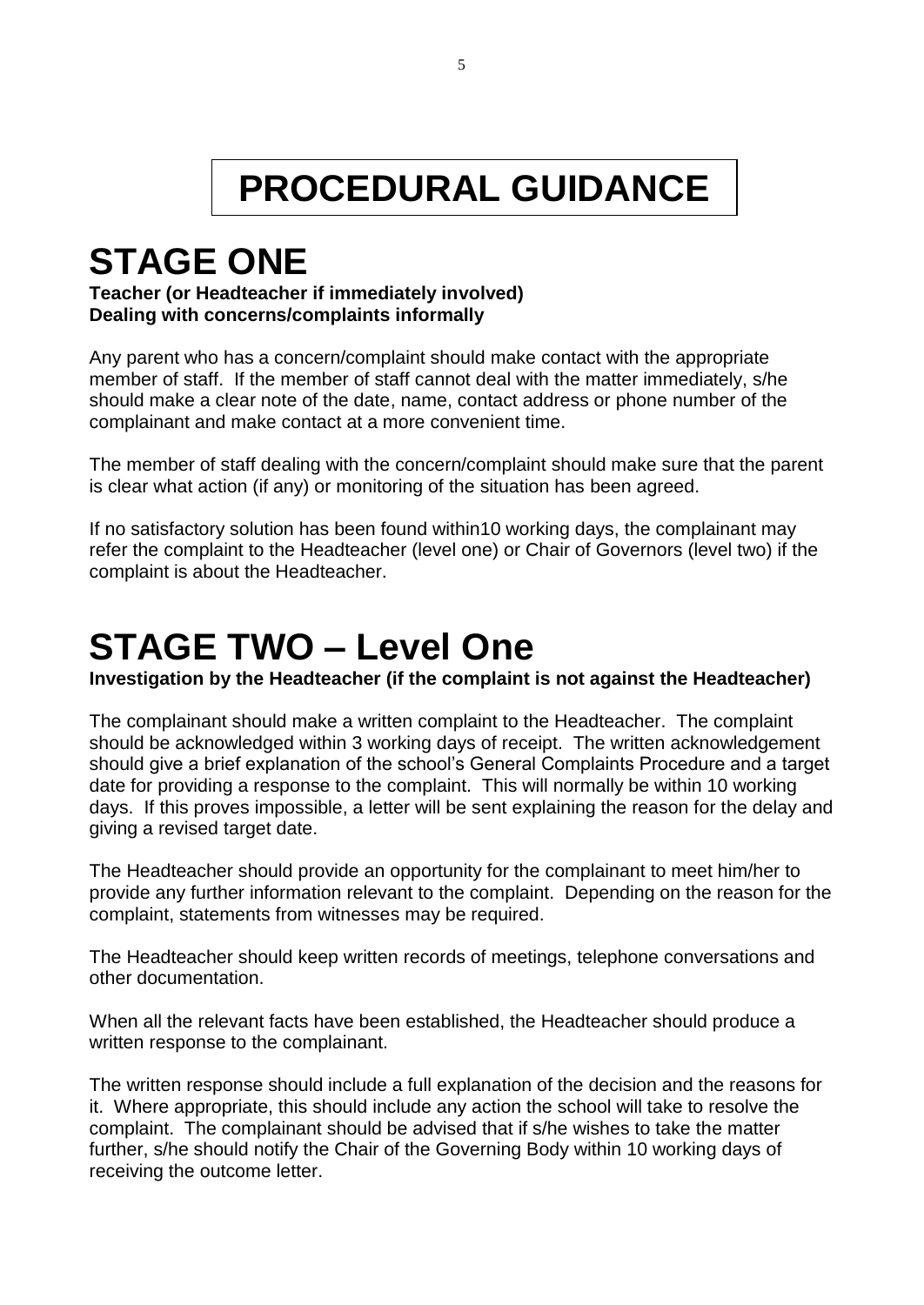# **STAGE TWO – Level Two**

**Investigation by the Chair of Governors** 

*If the Chair of Governors has been involved at an earlier stage – the complaint must be referred to the Governing Body's Complaints Panel.* If there has been no previous involvement, the complainant should make a written complaint to the Chair of Governors. The complaint should be acknowledged within 3 working days of receipt. The written acknowledgement should give a brief explanation of the school's General Complaints Procedure and a target date for providing a response to the complaint. This should normally be within 10 working days. If this proves impossible, a letter should be sent explaining the reason for the delay and giving a revised target date.

The Chair of Governors should provide an opportunity for the complainant to meet him/her to provide information relevant to the complaint. Depending on the reason for the complaint, statements from witnesses may be required.

The Chair of Governors should keep written records of meetings, telephone conversations and other documentation.

When all the relevant facts have been established, the Chair of Governors should produce a written response to the complainant.

The written response should include a full explanation of the decision and the reasons for it. Where appropriate, this should include any action the school will take to resolve the complaint. The complainant should be advised that if s/he wishes to take the complaint further, s/he should notify the Chair of the Governors within 10 working days of receiving the outcome letter.

# **STAGE THREE**

**At Stage Three the complaint may be referred to the Governing Body's Complaints Panel, or the Complaints Panel may wish the Local Authority to investigate on behalf of the Governing Body as part of a Service Level Agreement.**

**If the complaint is to be considered by the Complaints Panel it is very important that discussion about the complaint does not take place outside of the Complaints Panel. This would prejudice a fair hearing.** 

It is only possible to move to stage three if the complainant has:

- sought to resolve the concern through approaches to the school as described in Stages One and Two
- allowed reasonable time (normally no more than four school weeks) for investigation of the concern
- accepted any reasonable offer by the school to discuss the result of the investigation
- taken part in any process of mediation offered by the school
- made the initial complaint within two months of the incident occurring.

The Governing Body should have established a Complaints Panel to deal with school complaints (this could be the committee that deals with Pupil Discipline, since the procedures will be similar). It should be the responsibility of the Complaints Panel to hear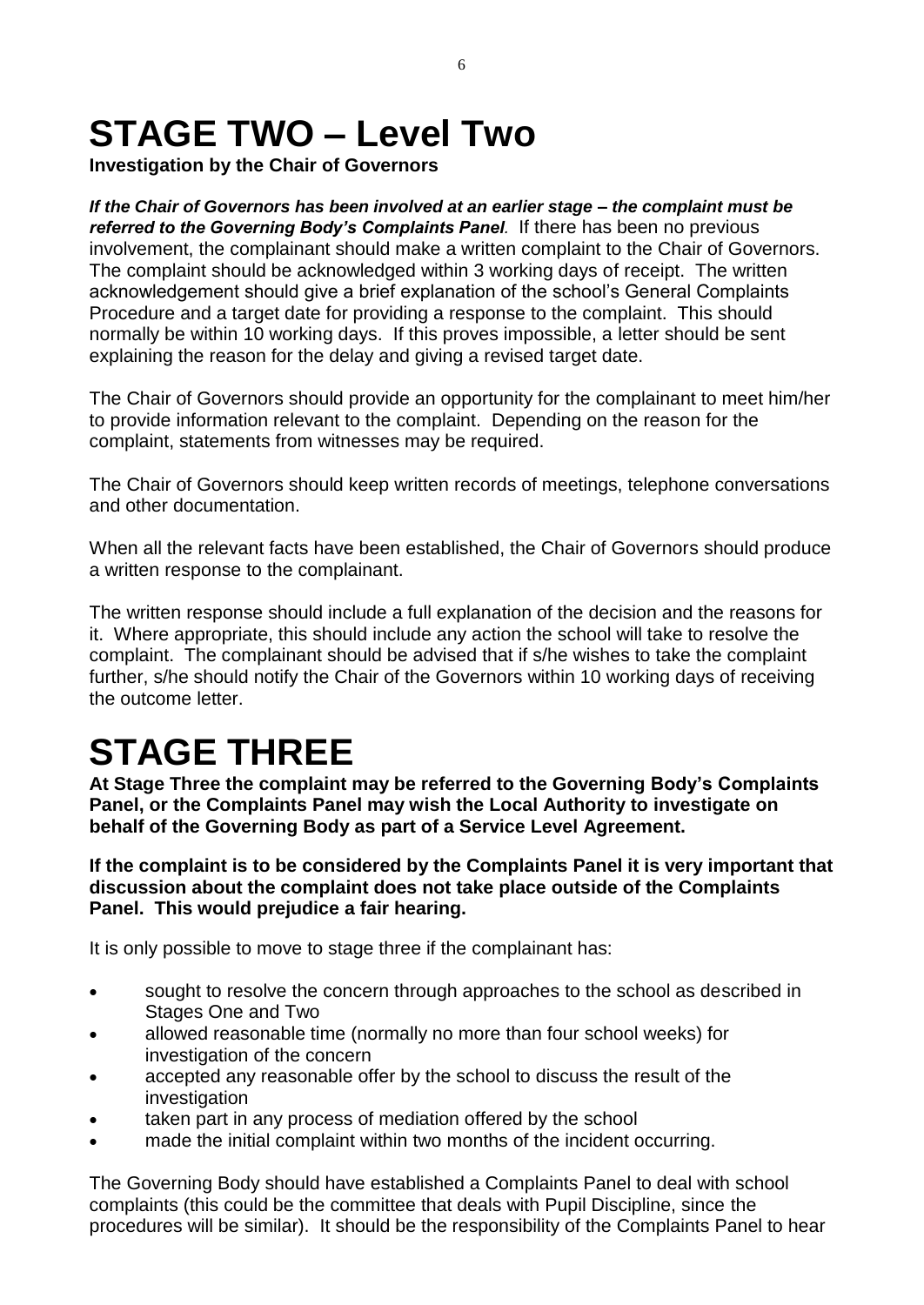and decide about formal complaints that have not been resolved at the earlier stages of the General Complaints Procedure.

The panel should consist of at least three governors who have not previously been involved in dealing with the complaint, and the Chair of the panel should be named. The Headteacher should not be a member of the panel.

Upon receipt of a written request by the complainant for the complaint to proceed to Stage Three, the procedures outlined below should be followed.

The Chair of the Governing Body should write to the complainant to acknowledge receipt of the written request. The acknowledgement should inform the complainant that the Governing Body's Complaints Panel will hear the complaint within 20 working days.

The Clerk to the Governing Body should convene a meeting of the Complaints Panel within the agreed timescale. The clerk should be responsible for making all the arrangements for the meeting, including the time and place. The complainant, Headteacher, any relevant witnesses and members of the Complaints Panel should be informed at least five working days in advance of the date, time and place of the meeting. The notification to the complainant should also inform him/her of the right to be accompanied to the meeting by a friend/advocate/interpreter. The letter should also explain how the meeting will be conducted.

The Headteacher should be invited to attend the Complaints Panel meeting and to prepare a written report for the Panel in response to the complaint. Any relevant documents, including the Headteacher's report, should be received by all concerned, including the complainant, at least five days prior to the meeting. The meeting should be appropriately minuted.

The aim of the meeting should be to resolve the complaint and achieve a reconciliation between the school and the complainant. The Panel should try to ensure that the meeting is not too formal or intimidating for those involved. All should be told the names of everyone present and have the procedure explained to them at the beginning of the meeting.

The meeting should allow

- The complainant to explain his/her complaint/s and the Headteacher to explain the school's response.
- The complainant to question the Headteacher and/or other members of staff about the school's response, and the Headteacher to question the complainant about the complaint.
- Panel members to have an opportunity to question the complainant, the Headteacher and any witnesses, as appropriate.
- Final statements by both the Headteacher and the complainant.

The Chair of the Panel should explain to the complainant and the Headteacher that the Panel will now consider its decision, and that a written decision will be sent to both parties within seven working days. The complainant, Headteacher and other members of staff and witnesses should leave the meeting.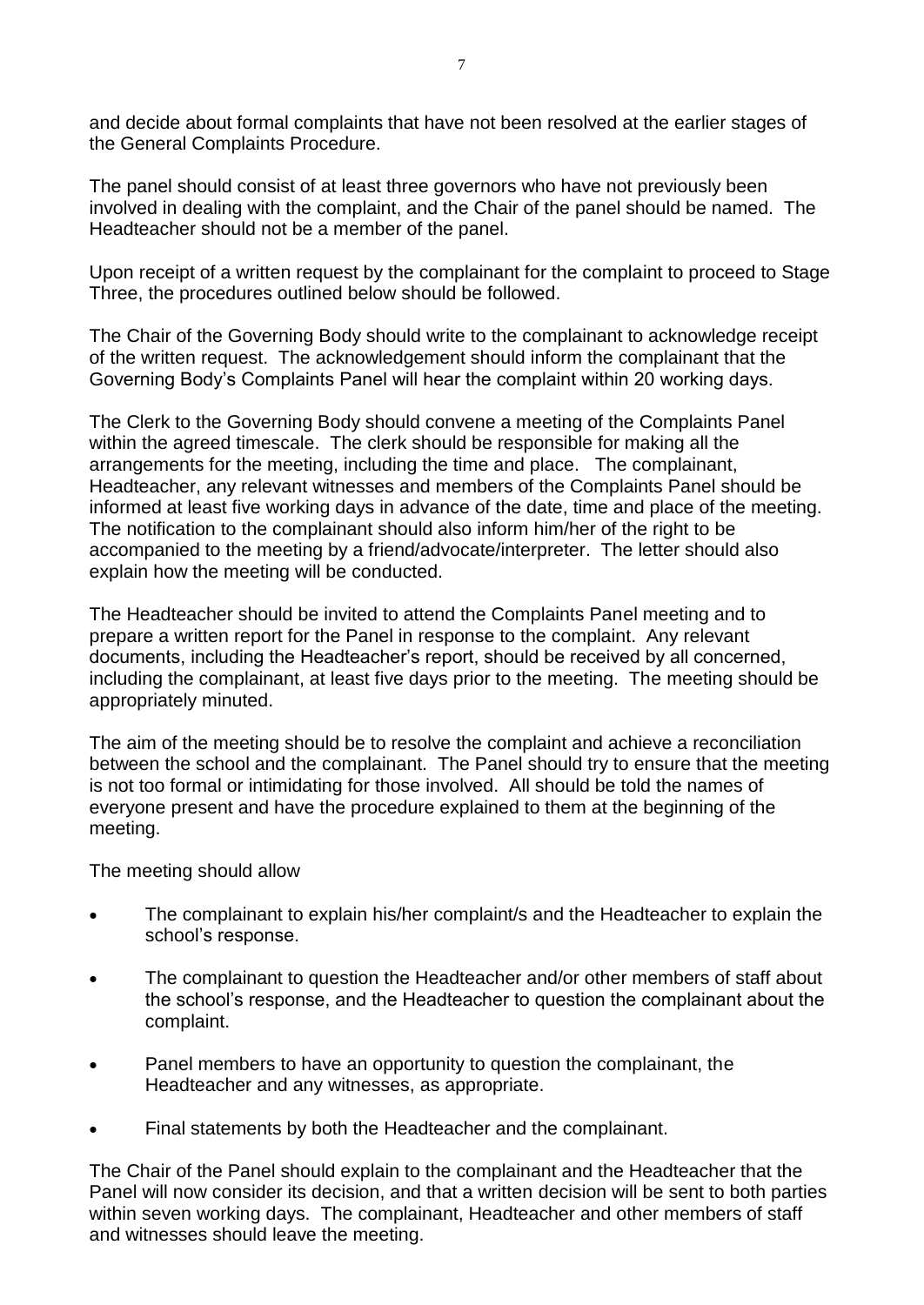The Panel should then consider the complaint and all the evidence presented and:

- a) reach a majority decision on the complaint;
- b) decide upon the appropriate action to be taken to resolve the complaint;
- c) where appropriate, recommend changes to the school's systems or procedures to ensure that problems of a similar nature do not happen again. Recommendations should be reported to the Governing Body at an appropriate time;
- d) where appropriate to do so, recommend any further action.

The Clerk to the Governing Body should send the complainant, the Headteacher and Chair of Governors a letter with the outcome of the meeting within seven working days of the meeting.

No appeal to the governing body is available in the matter of the complaint. If the outcome of the governors' investigation finds that there is a personnel disciplinary issue, the matter must be referred to the appropriate committee and the schools' agreed disciplinary procedures followed. In respect of a grievance arising from a member of staff, this should be heard separately under existing grievance procedures.

### **If the Local Authority is asked to investigate the complaint on behalf of the Governing Body, the investigation will be carried out as part of a Service Level Agreement.**

The Local Authority will provide an opportunity for all of those involved to provide information relevant to the complaint. Depending on the reason for the complaint, statements from witnesses may be required.

When all the relevant facts have been established, the designated officer will produce a written report based on the evidence presented with appropriate recommendations. The report will be sent to the Chair of the Complaints Committee.

The Chair of the Complaints Committee should then write to the complainant with a full explanation of the outcome of the investigation. Where appropriate, this should include any action the school will take to resolve the complaint. The complainant should be advised that should s/he wish to take the complaint further, s/he should notify the Chair of the Governors within 10 working days of receiving the outcome letter.

# **STAGE FOUR**

### **Complaint to the Local Authority**

If the complainant wishes to pursue the matter further, the Local Authority will only consider the case if the complaint is one deemed relevant under Section 409 of the Education Act 1996 (Complaints and enforcement). Such a request must be addressed to the Group Director, Schools and Children's Services and be received within 15 days of the date of the letter giving the outcome of the meeting held at Stage Three of the General Complaints Procedure.

The Local Authority has a statutory responsibility to consider a relevant complaint about the curriculum which has not been resolved by the Governing Body. The procedures for